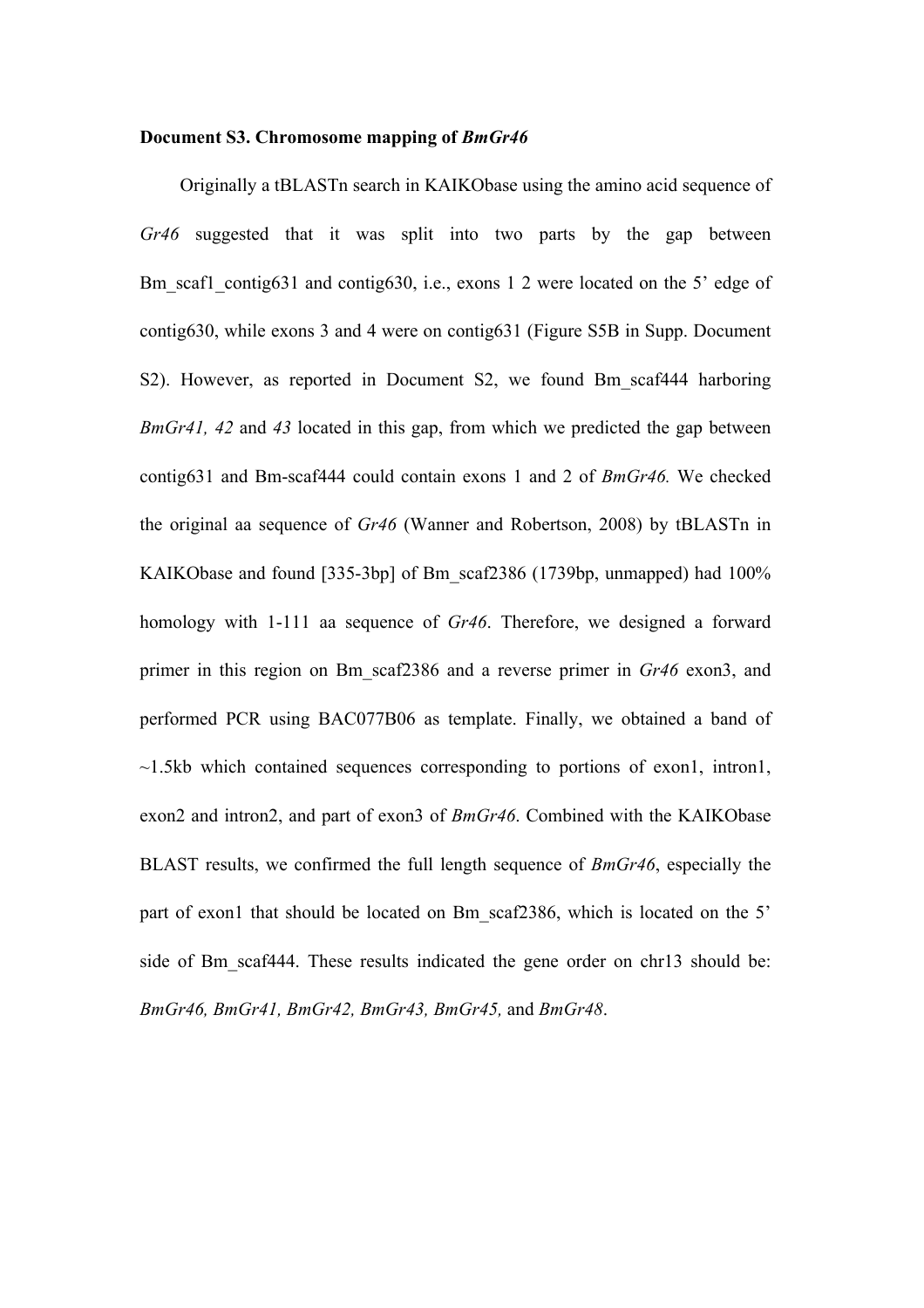

**Figure S6A. PCR results for** *BmGr46* **using BAC077B06 as template.** The experiment was conducted using specific primer set 2386F and exon3R (Table S2).